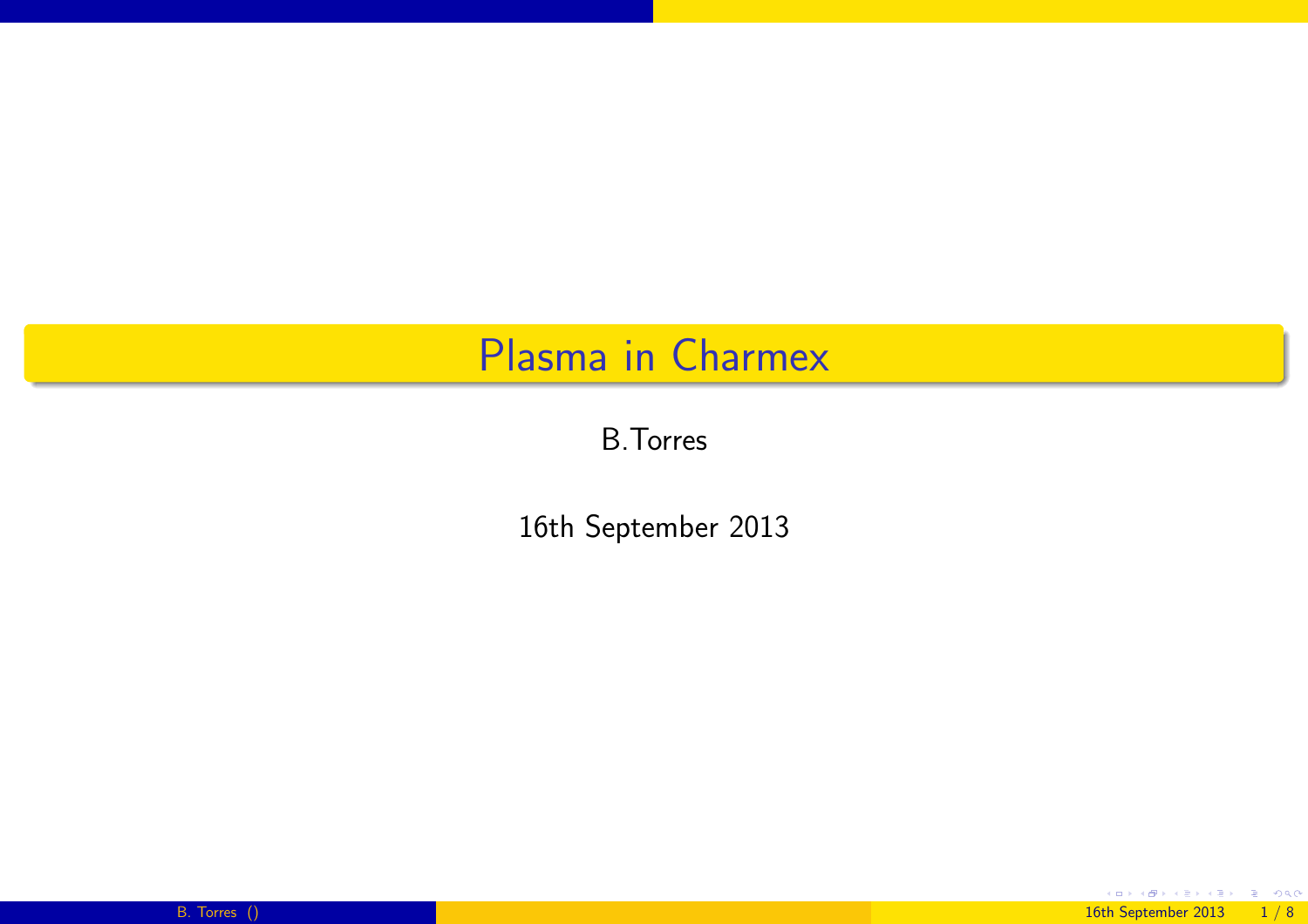What is [PLASMA?](#page-1-0)

#### What is PLASMA?





- 1 $\, {\bf p} \,$  A 15-channel airborne sun tracking photometer designed by LOA $^1$ .
- 2Provides aerosol optical depths over a wide spectral range  $(0.34-2.25 \ \mu m)$
- <span id="page-1-0"></span>**3** It has been tested in previous campaigns:
	- Airborne campaigns: Dakar 2013, technical flights...
	- Car: Dragon 2011, test-trips...

 $^1$  Airborne sunphotometer PLASMA: concept, measurements, comparison of aerosol extinction vertical profile with lidar. Karol et al., AMT,2013.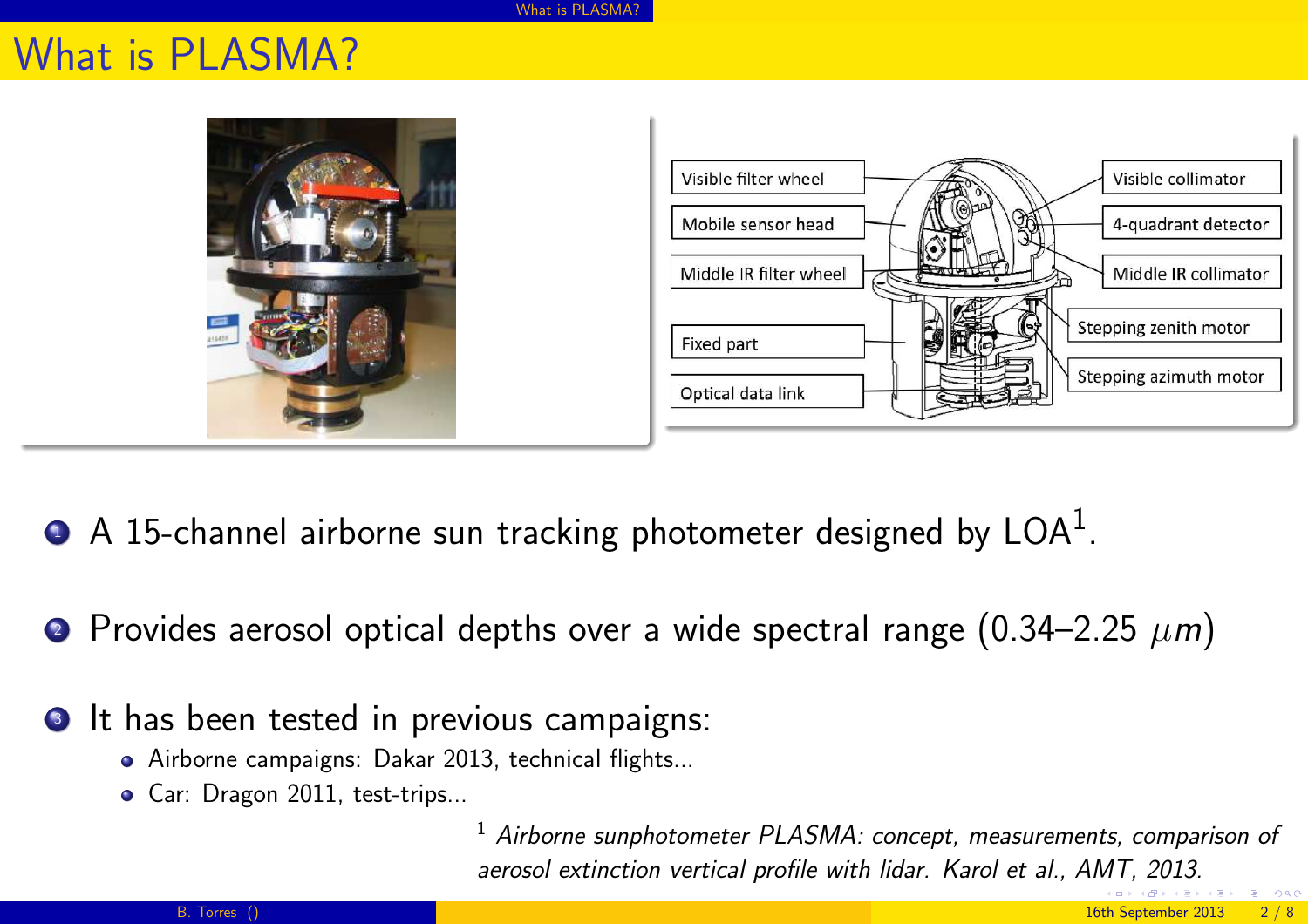

# PLASMA in CHARMEX

**1** Plasma was integrated in ATR

<span id="page-2-0"></span> $\textcolor{blue}{\bullet}$  It participated in all the flights:  $13 \; (+1 \; \text{test}) .$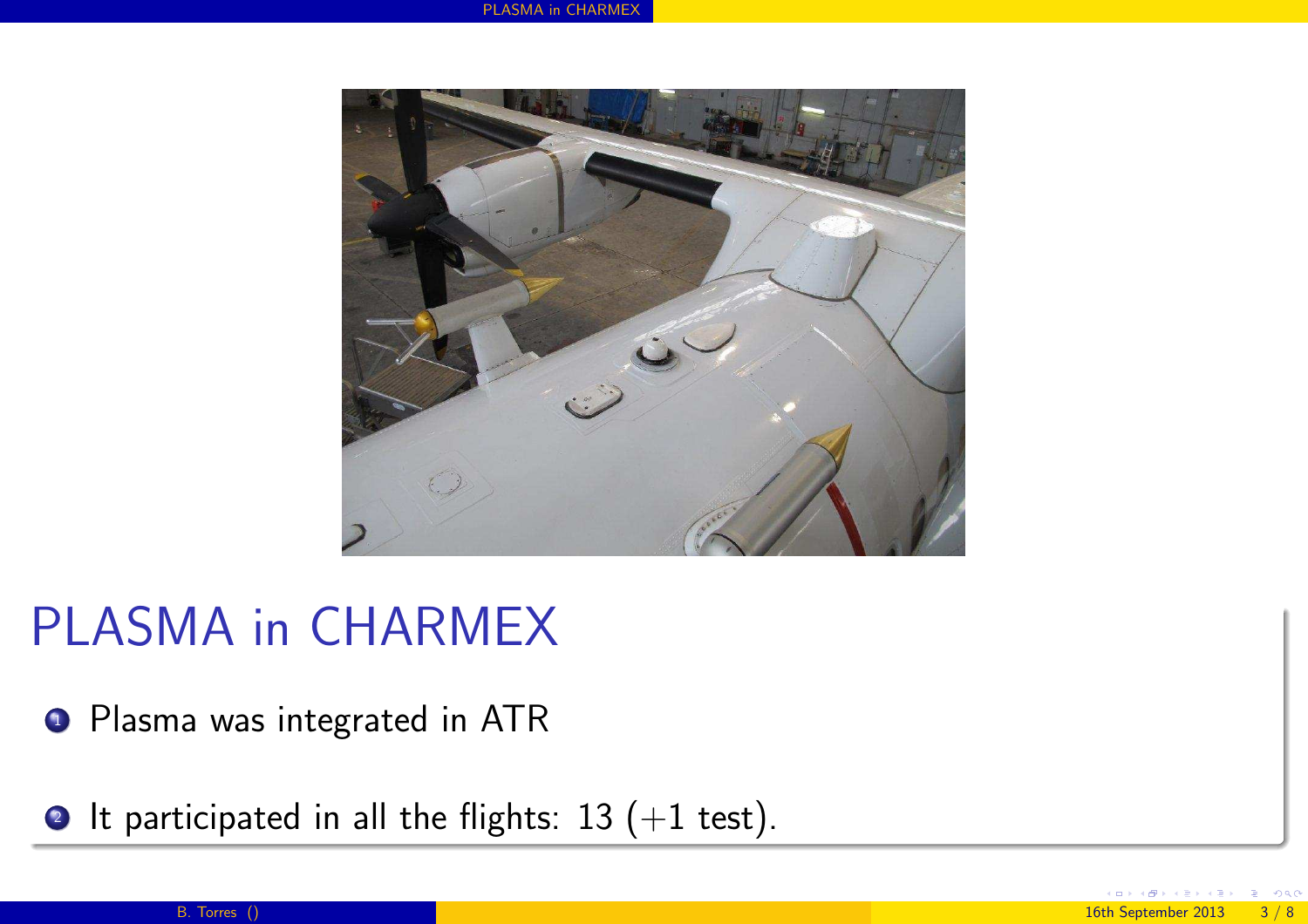## Products

- 1 Aerosol optical depth
	- It can be compared with ground based AERONET sun-photometers.
	- We have observed some issues and we are going to recalibrate the instrument (Langley-Izaña)

Landing in Cagliari:20/06/2013

<span id="page-3-0"></span>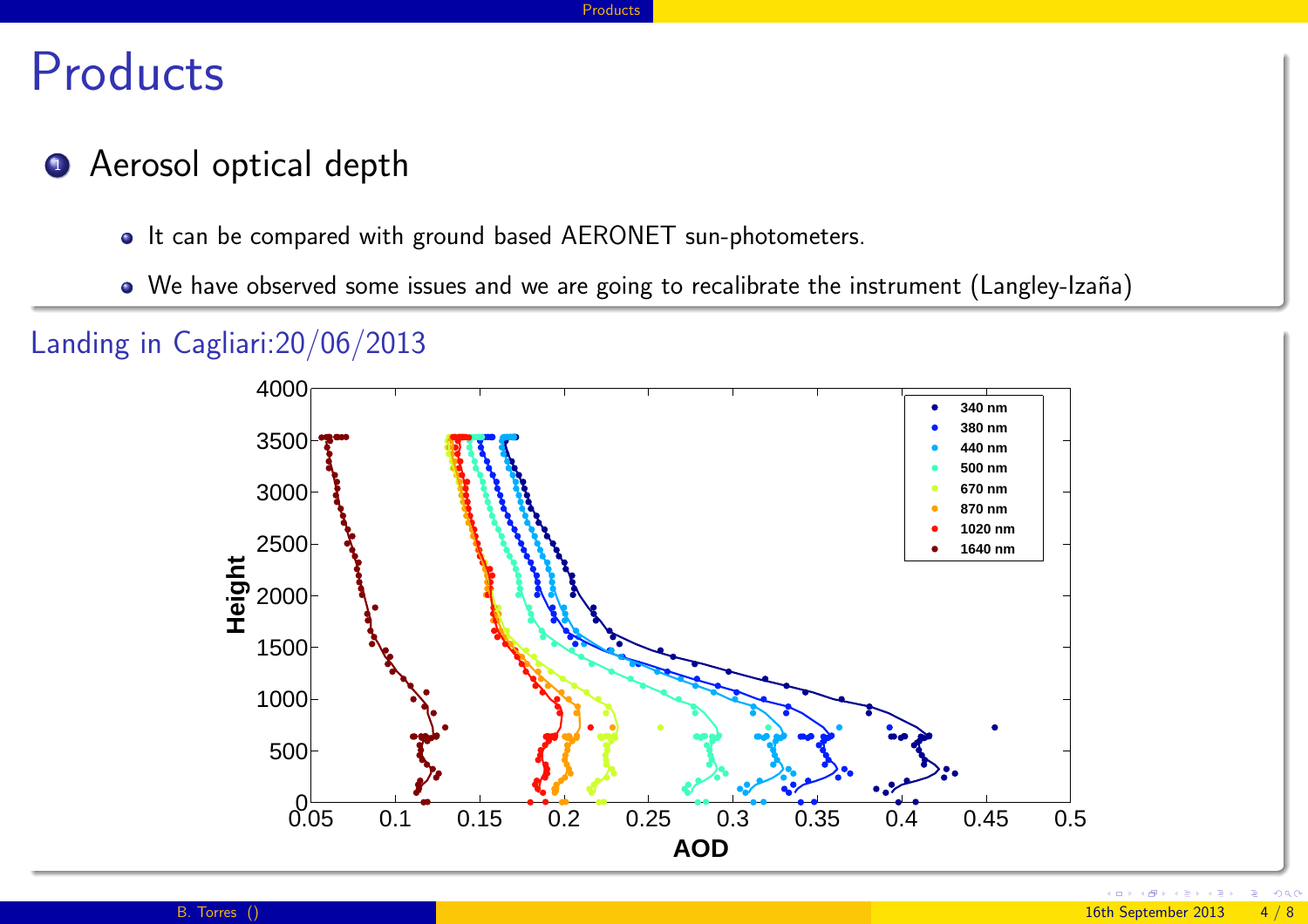## Products

- 2 Vertical profile of aerosol extinction:
	- In vertical profiles and in every taking off and landing.
	- o It can be compared with CAPs (Cavity Attenuated Phase Shift) extinction measurements on board ...
	- ...and with groun<sup>d</sup> based Lidars extinction profiles: Granada



<span id="page-4-0"></span>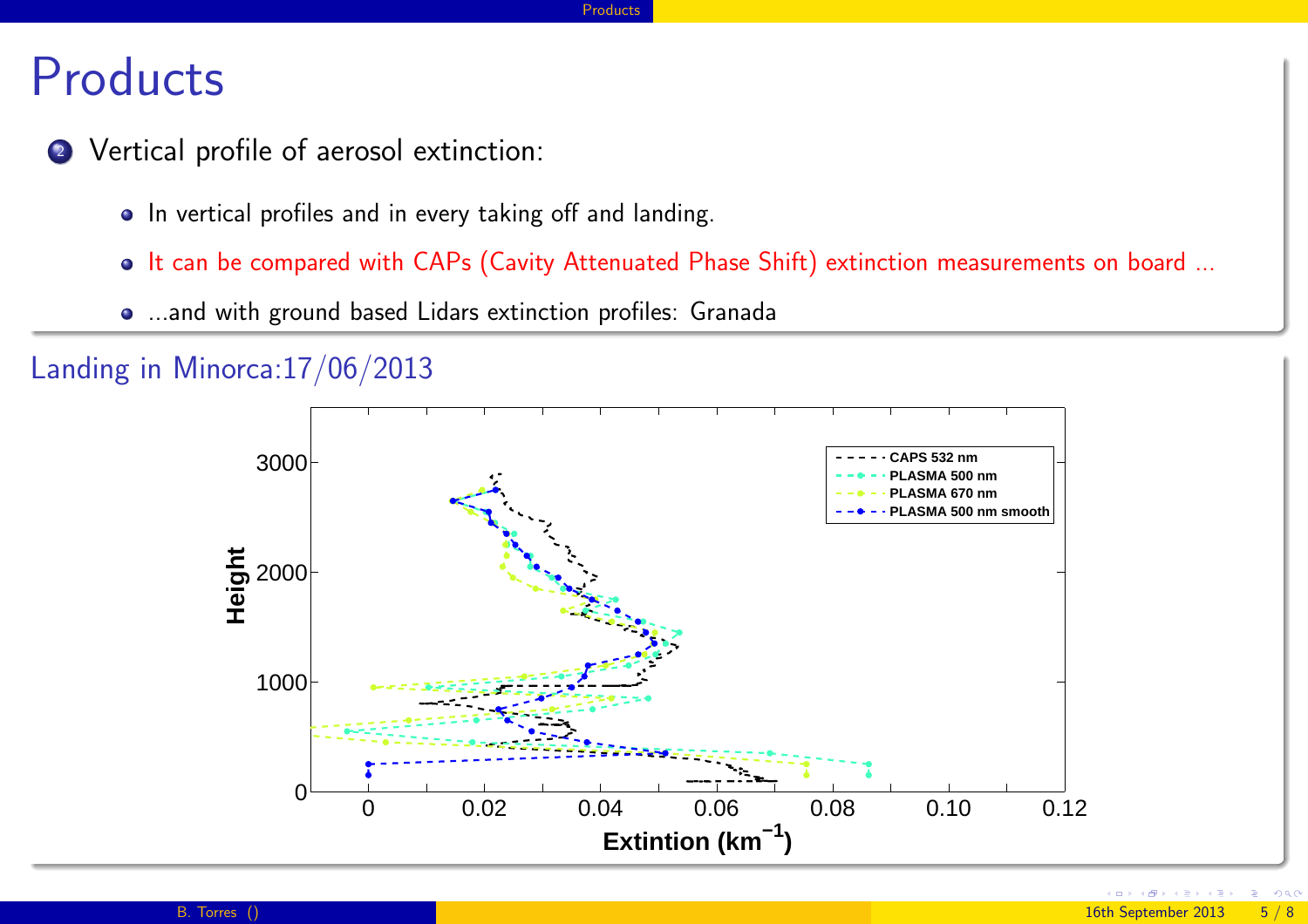# Products

- 2 Vertical profile of aerosol extinction:
	- In vertical profiles and in every taking off and landing.
	- It can be compared with CAPs (Cavity Attenuated Phase Shift) extinction measurements on board ...

[Products](#page-5-0)

...and with groun<sup>d</sup> based Lidars extinction profiles: i.e. Granada

#### Landing in Granada:16/06/2013

<span id="page-5-0"></span>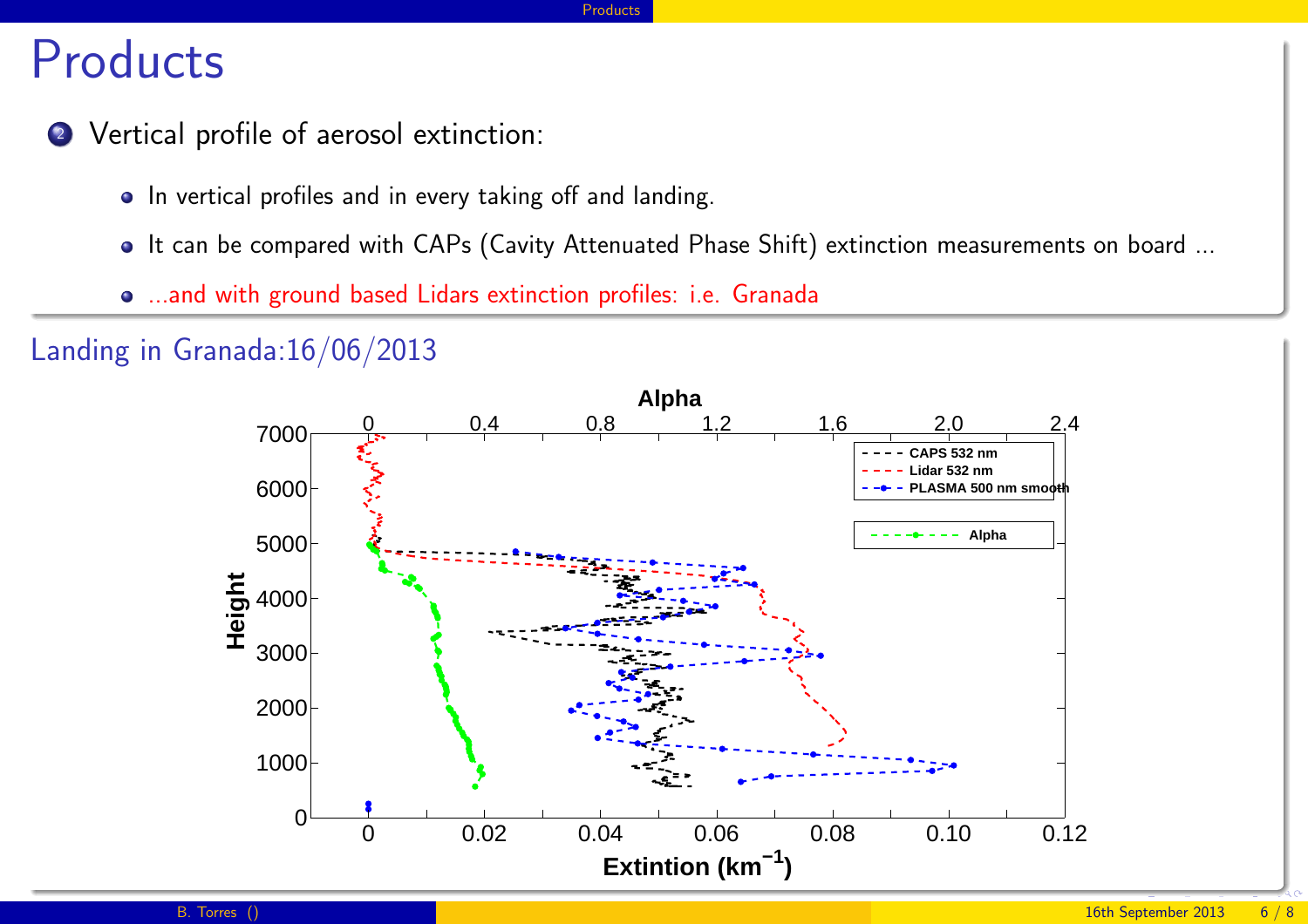### Future

- 1Comparison with other lidar instruments: Lampedusa, Minorca...
- 2 AOD inversion to derive aerosol size distribution at different heights

3 ??

<span id="page-6-0"></span>